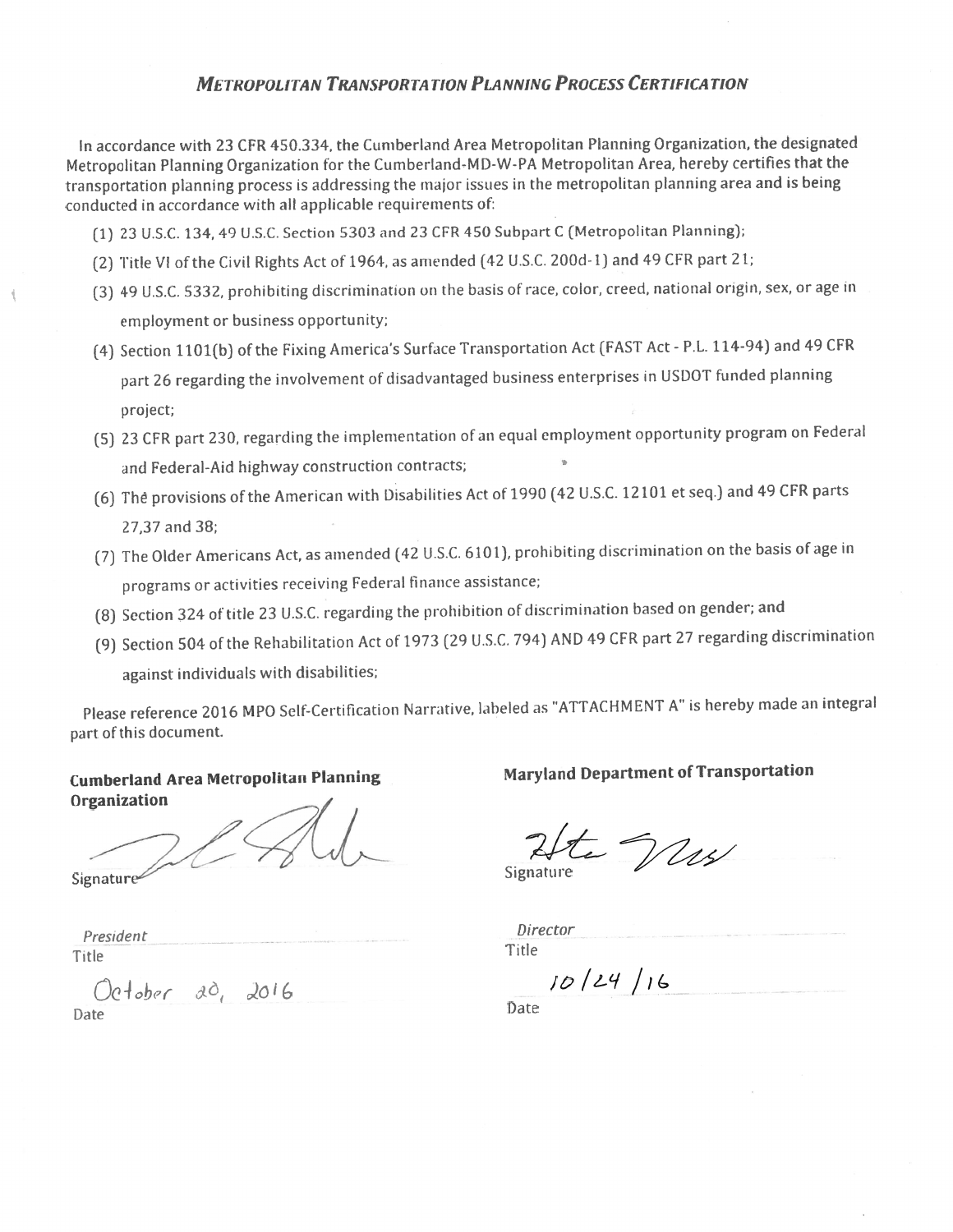

# **Cumberland Area 2016 MPO Self-Certification Narrative ATTACHMENT A DATE**

# **A. Required Agreements Narrative:**

**Narrative:** Below is a status description for the MPO governing agreements.

*Interagency Grant Agreement* - between the Governor of the State of Maryland (MDOT Commissioner as designee), Maryland State Department of Transportation, the Board of County Commissioners of Allegany County were designated as the Cumberland Area Metropolitan Planning Organization (CAMPO) (signed October, 1990). This agreement establishes the MPO and articulates its basic structure and required activities. Dated September 30, 1992.

*Hosting Agreement* - between the State of Maryland (Maryland Department of Transportation) and Allegany County. This document provides the contractual basis for the use of Federal Highway Administration "PL" and Federal Transit Administration "Section 8" planning funds, as administered by the Maryland Department of Transportation. The agreement is updated annually to replace estimated budget figures with approved budget totals.

*Multiple MPOs* - the Cumberland Area Metropolitan Planning Organization represents a discrete metropolitan planning area. Therefore, no multiple MPO agreements are necessary.

# **B. Planning/Technical**

The documents currently in effect meet the requirements for a non-TMA MPO. These documents effectively describe the federally funded transportation planning activities to be conducted by the participating entities during the certification period.

# **1. Unified Planning Work Program**

**Narrative:** The 2016-2017 Unified Planning Work Program was written and reviewed by the MPO in accordance with the requirements of the joint planning regulations (23 CFR §450) and was formally adopted on May 19, 2016 via Resolution 16-12 Approval of the 2016-2017 Unified Planning Work Program.

On April 2014 the Federal Highway Administration (FHWA) and the Federal Transit Administration (FTA) jointly issued Planning Emphasis Areas (PEAs). On March 18, 2015 FHWA and FTA requested that MPOs reiterate and emphasize the PEAs in their 2016 planning work programs. The three PEAs are: MAP-21& FAST Act Implementation-Transition to Performance Based Planning and Programming (PB); Models of Regional Planning Cooperation (RP; and Ladders of Opportunity (LO). There are numerous projects, efforts and initiatives included in the 2016-17 UPWP that support the different PEAs. As appropriate, the planning emphasis areas, work tasks and initiatives described in other sections of the UPWP are identified with the acronyms of each of the PEAs as indicated above: PB, RP, LO. These labels identify the related PEA associated with each UPWP activity.

The 2016-2017 UPWP will continue to focus on the general goal of preserving and sustaining the core MPO activities and requirements with a focus on the following emphasis areas for 2016-2017:

• Transportation Improvement Plan: To develop the Cumberland Urbanized Area Transportation Improvement Program (TIP) for FY 2017 – FY 2021 as specified by the Federal urban transportation planning requirements.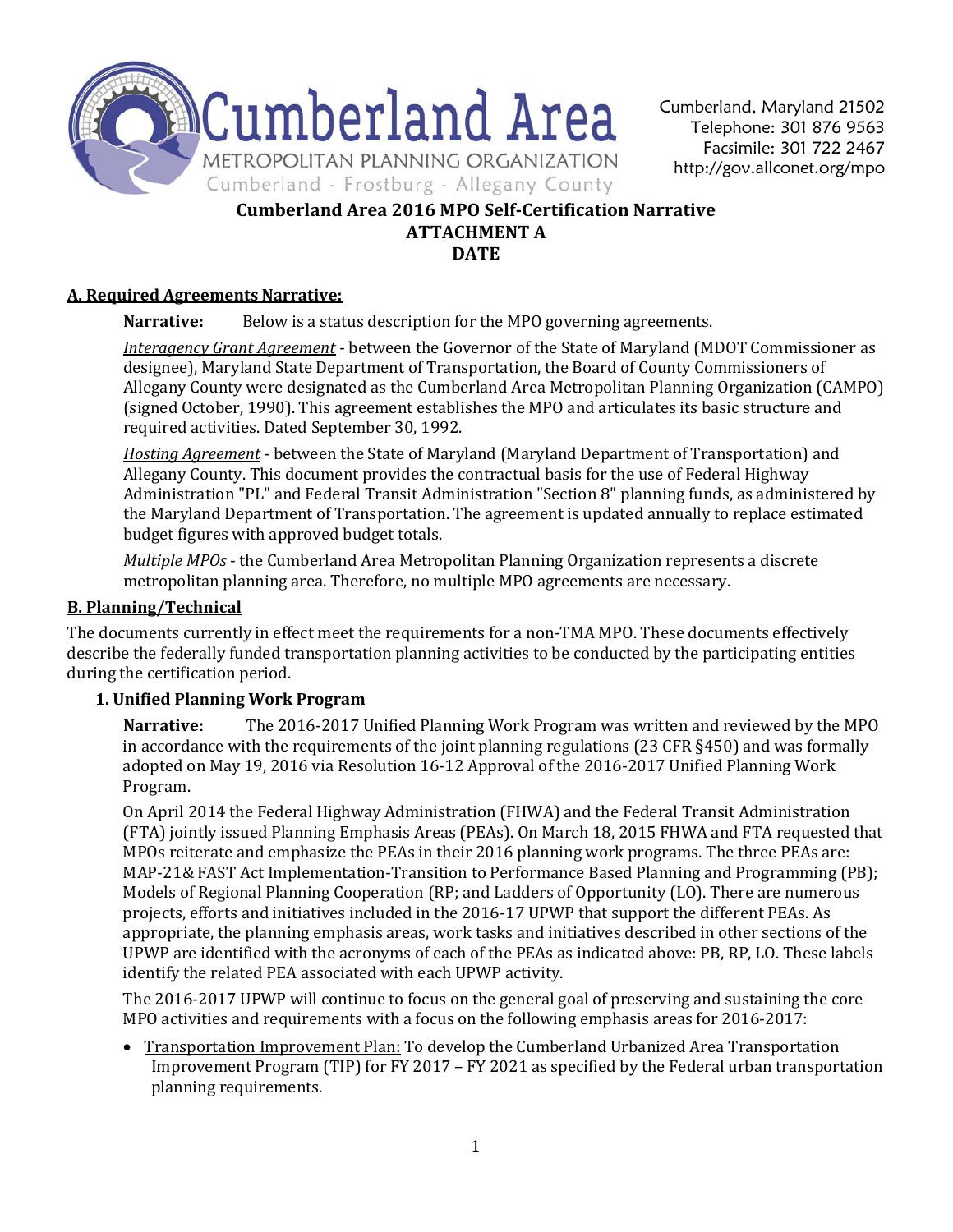- MPO Administration: This is a continuing task and includes all necessary coordination and administration associated the performance of the urban transportation planning process through this Unified Planning Work Program. Included in this activity is the coordination between federal, state, county and municipal levels of government by the MPO.
- Transit System Evaluation: (NTD) To assemble data that meets the standards set by the Federal Transit Administration (FTA) for use in the National Transit Database on ridership, mileage and other characteristics of the Allegany County Transit System within the Cumberland Urbanized Area. (PB)
- Transit System Safety Plan Evaluation: A task in the FY 2017 Cumberland Urbanized Area Unified Planning Work Program provided for the updating of the Transit System Safety Plan to address the additions that were made to the system using ARRA and other capital funding. The plan update will be completed by the end of FY 2014. The purpose of this task is to complete a preliminary evaluation and assessment of the actions taken based on the recommendations from the FY 2016 update. (PB)
- Allegany County Transit Advisory Committee Coordination: The Maryland Transit Administration requires all Locally Operated Transits to have a Transit Advisory Committee (TAC). The Cumberland MPO staff will organize and hold bi-annual meetings with the TAC to discuss and resolve transit related issues in the area. (LO)
- Allegany County Transit Facilities and Equipment Maintenance Plan: Allegany County Transit is required to have a MTA approved Facility and Equipment Maintenance Plan to keep capital assets, including equipment and its facility and operations in a state of good repair. (PB)
- Allegany County Transit Technologies Review and Specification Development: To write specifications for on-vehicle cameras and automated passenger counters appropriate for Allegany County Transit's operations and funding. (LO)
- 2017 Priority Letter Coordination: Allegany County is required to coordinate with the local jurisdictions when requesting projects for Maryland Department of Transportation to consider on Consolidated Transportation Plan. The MPO staff will assist Allegany County in coordinating and compiling the projects for the priority letter. (RP)
- Greene Street TIGER Grant Data Collection and Analysis: Assisting the City of Cumberland with to gather data that will be used to prepare a TIGER Grant Application for rehabilitating the Greene Street Corridor. (RP)
- Public Participation Plan: To ensure broad-based citizen input into the transportation planning process undertaken by the MPO. (RP)
- Lower LaVale to GAP Connection Plan Part 1: Identify funding sources available to construct a nonmotorized connection from Lower LaVale to the Great Allegany Passage. Then provide a plan, recommendations, and up to 30% design that can be used to move the project into implementation phases. (RP)

# **2. Transportation Plan**:

**Narrative:** On February 26, 2016 the Cumberland Area Metropolitan Planning Organization adopted resolution 16-5, Approval of the 2040 Long-Range Transportation Plan (LRTP). This resolution marked the completion of the Long-Range Transportation Plan update process performed by the CAMPO. The 2045 LRTP will need to be updated by December 2021.

The LRTP conforms to the State Implementation Plan (SIP) and, as required, is fiscally constrained. The LRTP includes all the federally required elements and planning factors. The Cumberland MPO area is classified as an air quality attainment area under all National Ambient Air Quality Standards (NAAQS). Therefore, a conformity approval of the LRTP was not required. The LRTP includes an analysis of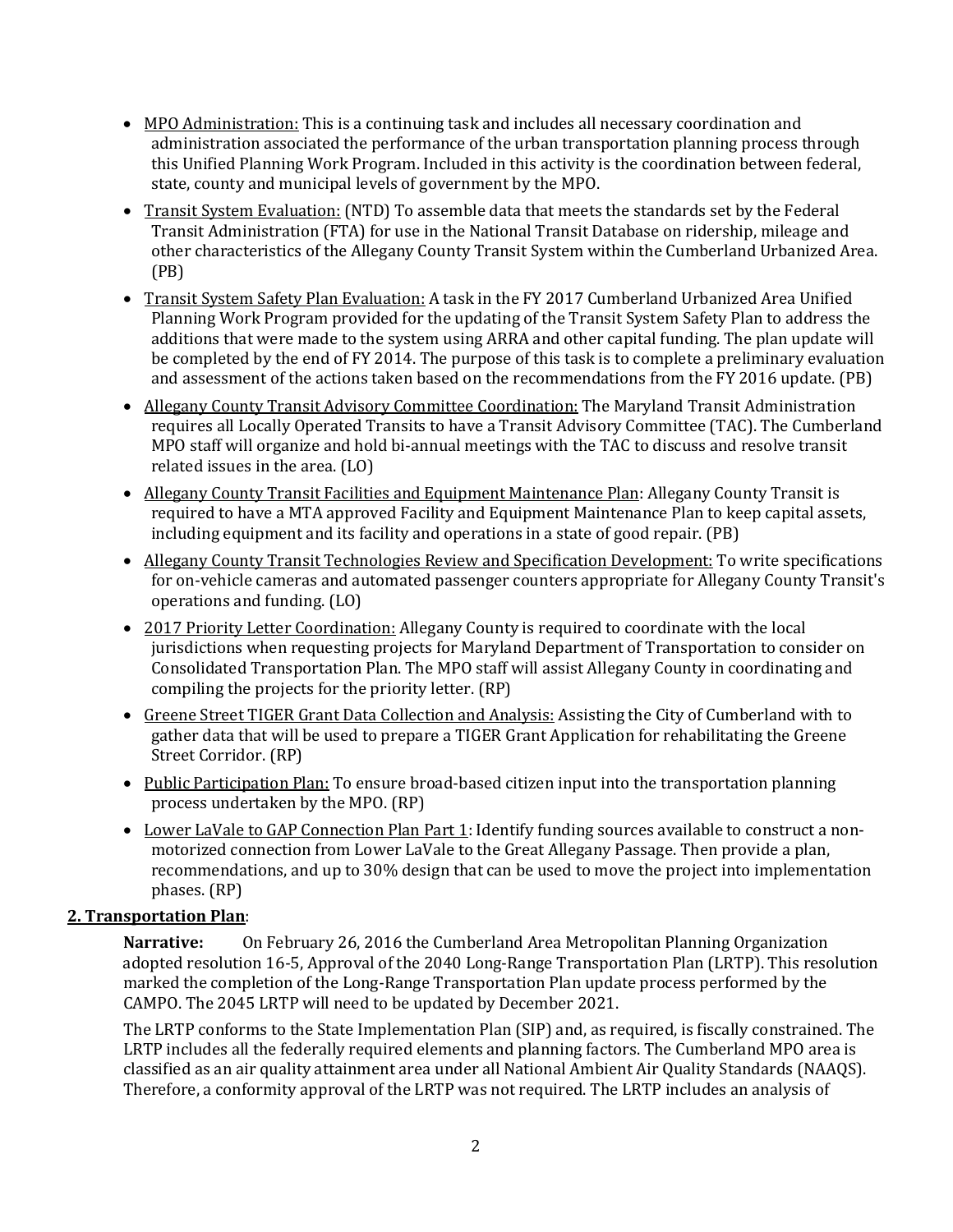current and projected demographic information, a transportation infrastructure assessment, as well as data on travel trends and characteristics.

CAMPO followed its Public Participation Procedures during the LRTP update. Any activity concerning the development or update of the LRTP will be done in following the Public Participation Procedures and in consultation with all required contact agencies and organizations in addition to the list of local contacts maintained by the CAMPO.

# **3. Transportation Improvement Program (TIP)**:

**Narrative:** The 2017-2022 Transportation Improvement Program was formally approved by the MPO via resolution 16-18, Adopting the 2017-2022 Transportation Improvement Program, on June 30, 2016, following a 30-day public comment period and public meeting. This four-year, prioritized, and fiscally constrained program was approved and accepted by USDOT. The 2017-2022 Transportation Improvement Program was developed through the coordinated participation of all project sponsors, including MDOT. The process followed, which recognized the direct linkage between the regional and MPO programs, resulted in a TIP that meets all federal requirements and is consistent with the Long Range Transportation Plan. The TIP includes a financial plan and project descriptions showing the type of work to be accomplished, responsible local sponsor, funding sources, etc. The project tables include detailed financial information related to project phases, date of implementation, costs and share distribution.

CAMPO is classified as an air quality attainment area under all National Ambient Air Quality Standards (NAAQS). Therefore, a conformity approval of the TIP and its projects was not required.

# **4. Technical Areas**:

**Narrative:** The Unified Planning Work Program identifies technical studies and activities designed to provide timely information for decision-making on relevant current and future issues. Specific efforts were made to collect information on the condition and utilization of the existing transportation system so as to provide the basis for rational programmatic decision-making and revisions to the LRTP.

- *Planning Efforts* CAMPO is working with a number of local partners providing input and technical support in their planning efforts.
- Non-Motorized Transportation CAMPO completed the Allegany County Bicycle and Pedestrian Master Plan in 2012.
- Allegany County Transit CAMPO provides technical and other support for Allegany County Transit to fulfill its mission of providing transportation.

# **5. Special Considerations in Transportation Planning Process:**

# **A) Title VI**

**Narrative:** CAMPO is working in cooperation with MDOT's Office of Fair Practices to implement a Title IV Program that is compliant with y with all Federal Statutes, Regulations, Executive Orders, and Administrative Requirements applicable to applications made to and Grants Received from the Federal Transit Administration in regards to Title VI of the Civil Rights Act of 1964.

Environmental Justice (EJ): The Long Range Transportation Plan (An important dynamic described by the Census data used to develop the LRTP is the multimodal nature of the work commute for minority and low income populations (LRTP Chapter 2 – page 2.13, FIGURES 2.14, 2.15 and 2.16). These populations are more dependent on modes other than the privately owned vehicle for the critical 'trip to work'. This speaks strongly to the equity impacts of transportation decisions. Minority populations use transit and walk at a much higher rate than white (non-hispanics) for their work based trip. A similar pattern appears for low income households. The proportion of households reporting driving alone increases with household income. The LRTP's emphasis on multi-modal transportation through the provision of enhanced transit, bicycle and pedestrian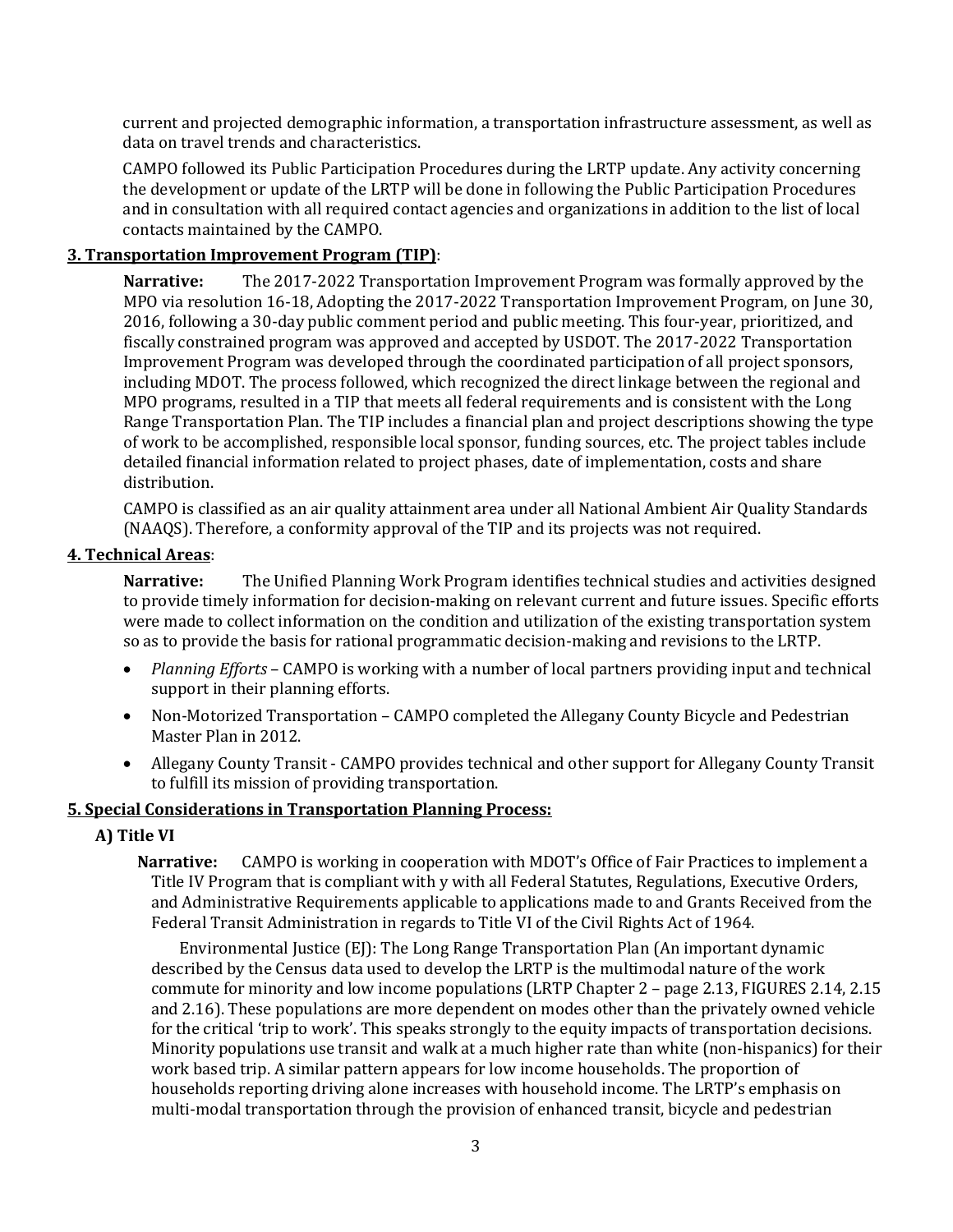facilities, along with support for shared transportation services and transportation technology applications help reduce car dependency and strengthen mobility for populations with limited car access.

Disadvantaged Business Enterprise (DBE): MPO staff has responded to all requests for information from the MDOT's Office of Fair Practices including submission of semi-annual DBE reports. No discrimination complaints or litigation are pending.

### **B) Private Operators**

**Narrative:** Private transportation providers and transit operators are encouraged to participate in all planning activities of the MPO. The principal mechanism for encouraging regular involvement is the regular mailing of meeting notices and announcements MPO activities to various transportation providers.

### **C) Planning Factors**

**Narrative:** CAMPO has and will continue to make a "good faith" effort to consider and address the planning factors identified in federal regulations at a level of detail and complexity that is in accordance with the size, complexity, and resources available to the CAMPO planning program. The adopted 2040 Long-Range Transportation Plan (Chapter 1) includes a specific assessment of how the CAMPO is addressing the eight planning factors.

#### **D) Public Participation Plan**

**Narrative:** CAMPO has formally Adopted the Public Participation Plan in 2008 and as part of the FY 2016 UWP it is updating the Plan to reflect newer technologies to for outreach.

# **C. Administrative/Management**

# **1. Progress Reports:**

**Narrative:** Comprehensive UPWP Progress Reports are prepared quarterly on-time and distributed to the appropriate agencies, FTA, FHWA, and MDOT. Additional documentation is provided as part of the reimbursement package prepared for and submitted to MDOT.

#### **2. Bills:**

**Narrative:** The MPO staff/host agency has institutionalized and automated the process of generating bills. Requests for reimbursement are prepared by the CAMPO staff and authorized by the signature of the County Finance Director/Comptroller. The CAMPO has a fine record of paying bills in a timely manner.

#### **3. Audits:**

**Narrative:** The Host Agency, Allegany County, audits the MPO's financial activity annually as part of their comprehensive single-audit process. To date, MDOT has accepted all of these reports without material weakness.

# **4. Annual Program:**

**Narrative:** CAMPO annual program is routinely closed out in a timely manner. Deadlines for budget preparation and UPWP development have been met with the cooperation of member agencies and in coordination with the Host Agency.

#### **5. Budget:**

**Narrative:** The MPO staff has adequately administered the annual operations budget in compliance with the policies of the CAMPO Advisory Committee and the Host Agency.

#### **6. Consultant Selection:**

**Narrative:** CAMPO follows a procurement process based on the Host Agency's procedures, with additional input and assistance from MDOT. The CAMPO has no authority to issue contracts with